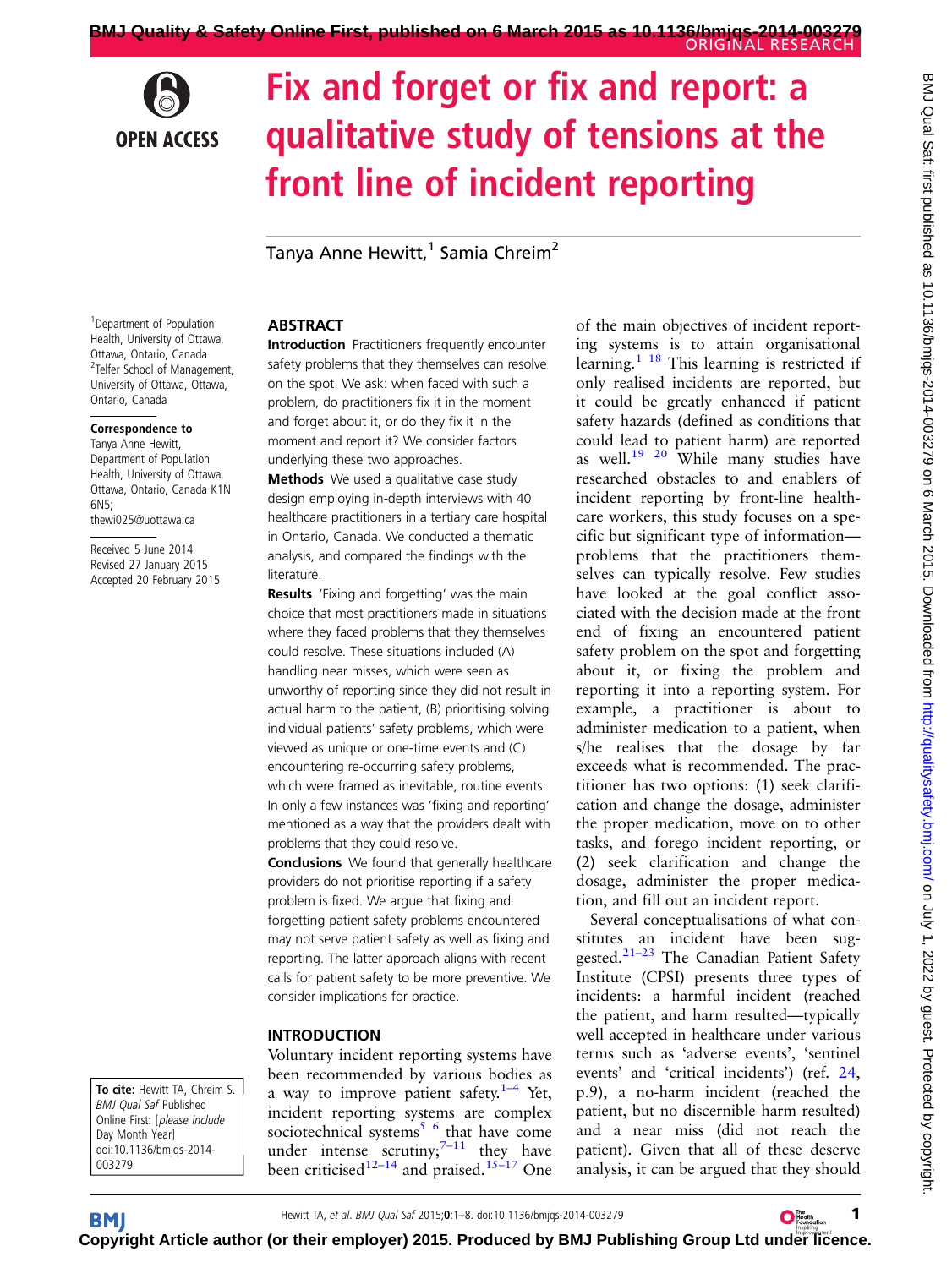be reported into a reporting system. The WHO's Patient Safety Curriculum Guide expects multidisciplinary learners to acquire competencies in adverse events and near misses.<sup>[25](#page-6-0)</sup> Franklin et al note that "If incident reporting systems include and encourage reports of no-harm incidents in addition to actual patient harm, they can facilitate monitoring the resilience of healthcare processes" (ref. [19,](#page-6-0) p.765). The Health Foundation's The Measurement and Monitoring of Safety states "The focus is moving from counting harms after the event towards looking at hazards that might give rise to error, or safety failure before harm has occurred" (ref. [26,](#page-6-0) p.iii). Overall, while historically adverse events were the main focus of hospital reporting systems, near misses and hazards may also be expected in patient safety reporting, thus requiring practitioners to attend to this dimension of their work.

At a cognitive level, Tucker and Edmondson<sup>[27](#page-6-0)-29</sup> studied healthcare practitioners' first order problem solving (fixing the problem at hand) and second order problem solving (understanding why the problem exists, aiming to correct the drivers, and thereby enhancing organisational learning). This study extends Tucker and Edmondson's work by viewing their concepts as applied to a reporting system, specifically first order problem solving represented as fixing a safety problem in the moment and forgetting about it, and second order problem solving represented as fixing the problem in the moment and reporting it so that wider learning can occur. The choice between these two options may be done more or less purposefully, as we demonstrate in this paper. Regardless, the two options are faced on a regular basis, and are underpinned by competing organisational priorities that require providing effective, expedient care to as many patients who need that care, and investing effort to create awareness of hazards and incidents. Given that front-line workers tend to be in an excellent position to identify safety problems and that they can play an important role in enhancing organisational learning,  $28$ 

**Table 1** Number of interviewees by job title

| <b>Job title</b>                                                                   | Number of<br>participants |
|------------------------------------------------------------------------------------|---------------------------|
| Clinical Director                                                                  | 1                         |
| Physicians (Chief Physician, Clinical Observer,<br>clinical reviewers, physicians) | 8                         |
| Residents                                                                          | 3                         |
| Clinical managers, nurse educators                                                 | 4                         |
| Registered nurses, registered practical nurses                                     | 15                        |
| Clerks, orderlies                                                                  | 3                         |
| Physiotherapists                                                                   | 3                         |
| Pharmacy (pharmacist, drug distribution<br>supervisor, pharmacy technician)        | 3                         |
| Total                                                                              | 40                        |

we ask: How do front-line healthcare practitioners choose between (A) fixing a patient safety problem and forgetting about it, and (B) fixing the problem and reporting it into an incident reporting system?

# METHODS

This study is part of a larger research project on voluntary incident reporting and safety in a teaching hospital in Ontario, Canada. The reporting system at the hospital is available to employees through any networked device. The reporter enters information using the patient's medical record number and provides a narrative describing the patient safety incident (see the CPSI definition above) using facts. The reports are reviewed by Clinical Managers who investigate them locally, by physician Clinical Reviewers who assess if harm was caused to the patient, and by Core Reviewers who assess larger hospital issues.

Our study focused on General Internal Medicine one of the largest departments in the hospital. The study began in spring 2012, with a quality review meeting whereby the researchers were introduced to key personnel who would later become interviewees. Over 5 months, two researchers (independently and together) confidentially interviewed hospital personnel. The Chief Physician and Clinical Director were key informants, each of whom recommended other personnel to interview based on our request to sample individuals with a variety of views and practices related to incident reporting. This process yielded 26 interviews purposefully sampled. Additional interviewees were recruited through email requests for practitioners to participate in the study. Overall, 40 participants were recruited as shown in table 1.

The interview included questions about reporting, non-reporting and safety practices. Interviews averaged 45 min, and were digitally recorded and transcribed. Data analysis was undertaken by two researchers who met to discuss the themes in the interviews and the derivation of codes based on the data gathered. Atlas ti software (GmbH, Berlin, Germany) was used to code the interviews and retrieve quotations. The analysis involved a deductive and inductive approach. $30$  Through a reading of the literature, we were informed about concepts and approaches related to incident reporting systems and patient safety (deductive approach). Our analysis of the data revealed local practices related to the use of the incident reporting system (inductive approach). Through an iterative process of moving between the literature and the data, we identified three themes pertaining to how patient safety problems that healthcare practitioners can solve are handled with respect to reporting.

# RESULTS

The Canadian tertiary care hospital where this voluntary incident reporting system was in place had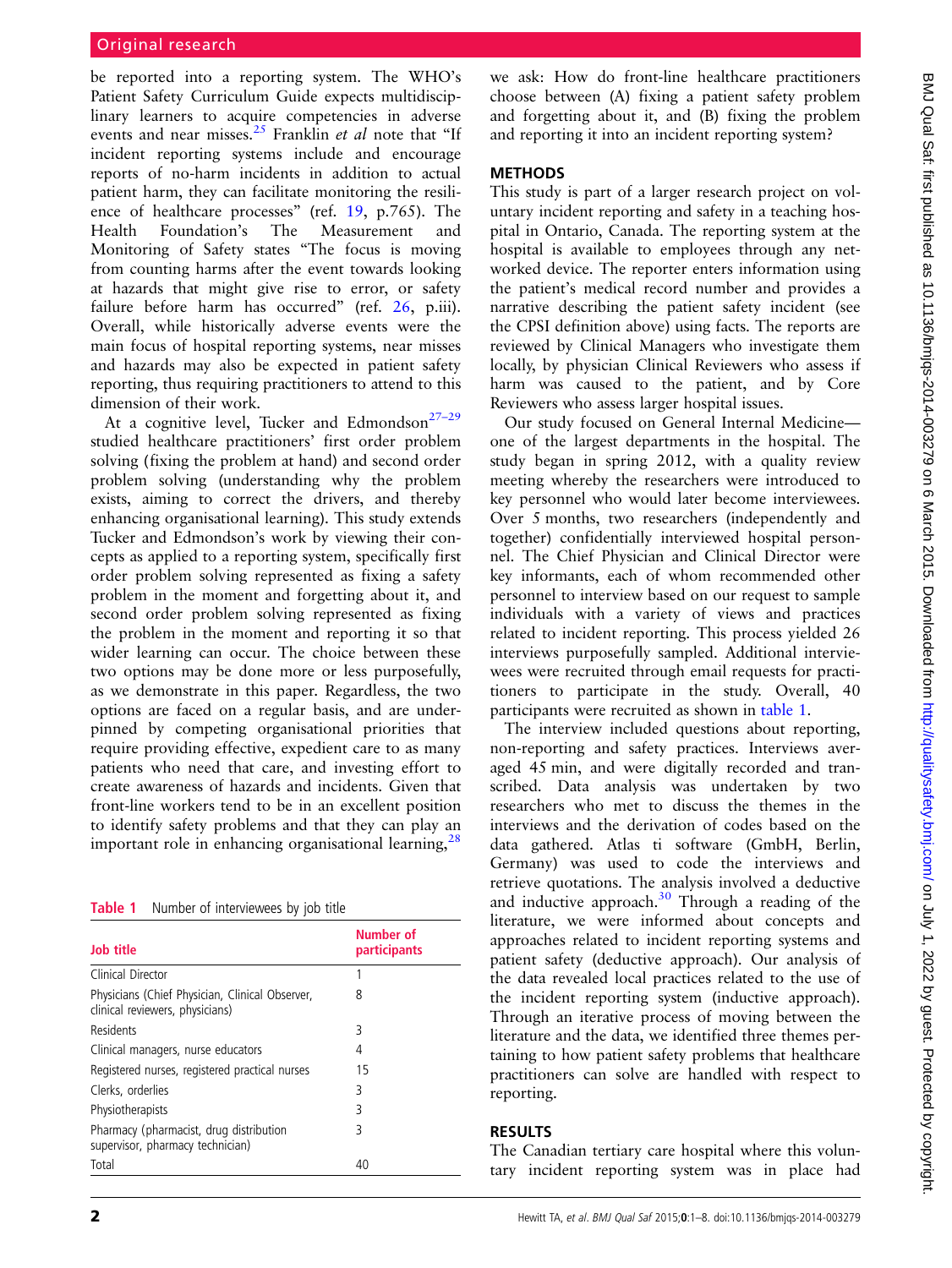instructions on the types of events expected to be entered: a 'patient safety event' is 'Any circumstance where a patient experiences harm, or potential harm, due to medical care' (Hospital literature). This is a broad statement; leaders refined and defined expectations regarding incident reporting, but these expectations were not always met by practitioners. A nursing leader described two different ways that events might be dealt with:

We had dry alcohol swabs…So nurses would go 'oh dry, dry, dry', they'd go through 5–6 dry ones, get a wet one, and move on with their day. Finally somebody comes to me and says 'why are all of our alcohol swabs coming up dry?'… So it takes that initiative. Some nurses have that initiative … they think about systems. Others think about moments, 'this is an issue right now, this is something I can deal with…' not 'oh I think the hospital needs to know that this isn't working'. (Educator 1)

In the situation where the nurse opens alcohol swabs that are dry, and continues to do so until finding a wet one, the nurse is 'fixing and forgetting'. The goal of getting a wet alcohol swab was reached—the nurse fixed the problem—so work can continue. However, the nurse who questions why there were dry swabs is 'fixing and reporting'. The nurse fixed the problem getting the wet alcohol swab as well—but ensured that the problem was reported before attending to the next task. The report allowed an investigation and went beyond only tending to the immediate problem at hand. This illustrates a situation that healthcare practitioners can address, followed by their choice to report or not to report, which is the subject of our study. We examine the context surrounding practitioners' decision to 'fix and forget' or 'fix and report'. Through this analysis, we revealed three themes: handling near misses, fixing individual patients' safety problems and adapting to imperfections.

# Handling near misses

Near misses have various definitions,  $23^{24}$  but in all these definitions, the incident has not been realised some intervention prevented the near miss from progressing to a harmful incident. Some near misses, if reported, would overwhelm the practitioners:

You have a crazy shift… Somebody has turned around and quickly they grab an IV fluid, they go to hang it, they realize it's in their hand and say 'oh it's the wrong one' and they go put it back. I basically have been told that that's a near miss, you should be doing an incident report. But we would drown in paperwork if we did that, right? (Registered Nurse 9)

The main issue here was that reporting this type of near miss would create overburdening paperwork, and the subtext of the patient not being harmed helped justify the decision to 'fix and forget'. In this case, putting the incorrect intravenous fluid back and

getting the right intravenous fluid for the patient's need, and continuing on with various tasks was prioritised, without reporting the near miss. However, near misses were not reported for other reasons as well.

If the physician wrote in the wrong chart they [nurses] will just call the physician up and say 'hey you wrote the order in the wrong chart come and write it in the right chart'…They wouldn't fill out an incident report unless something had happened because of an order being written wrong… If they had a chance to fix it, it's not considered a near miss. Like I said, most near misses are not reported… there's no agreement on what constitutes a near miss. (Educator 2)

What constituted a near miss was poorly understood, and there was general agreement that they were under-reported. Generally, the view was that if a problem had not progressed to the patient (CPSI near miss), there would be no need to report. The potential for harm to the patient notwithstanding, the patient was not harmed, so 'fixing and forgetting' as opposed to 'fixing and reporting' was how near misses were generally handled.

However, some did recognise that near misses were worth reporting:

(Interviewer) Would you fill out [an incident report] for a dose that's a hundred times too high on the prescription and you got it clarified down to what it should have been?

(Registered Practical Nurse 2) I should, yeah, that would be a near miss type thing, because it never got given but it had the potential to be harmful.

This nurse considered that the potential for harm was a trigger to writing an incident report, and in contrast to his/her colleagues, engaged in 'fixing and reporting'.

# Fixing individual patients' safety problems

Healthcare providers prioritise caring for individual patients, and if a problem occurs, providers tend to treat the situation as 'a one-off', or 'a one-time' event. Hazards are conditions or situations that could cause harm, but if the patient was not harmed, the situation was seen as not worth reporting. A prescription or order was ambiguous, but instead of viewing this as a problem worthy of reporting, the nurse got clarification so that the proper drugs were administered to his/her patient, and did not subsequently fill an incident report.

Anything that adversely affects my patient is an incident report … If there's a potential, it becomes more of a judgement thing … 'If we can fix it, don't report it' type idea… A doctor writes an order, I don't understand what they've [written], I call the doctor and say 'what was the dosage…' They tell me. It hasn't affected my patient …. If there wasn't any effect on the patient—I fixed the problem—so I don't do an incident report. (Registered Nurse 9)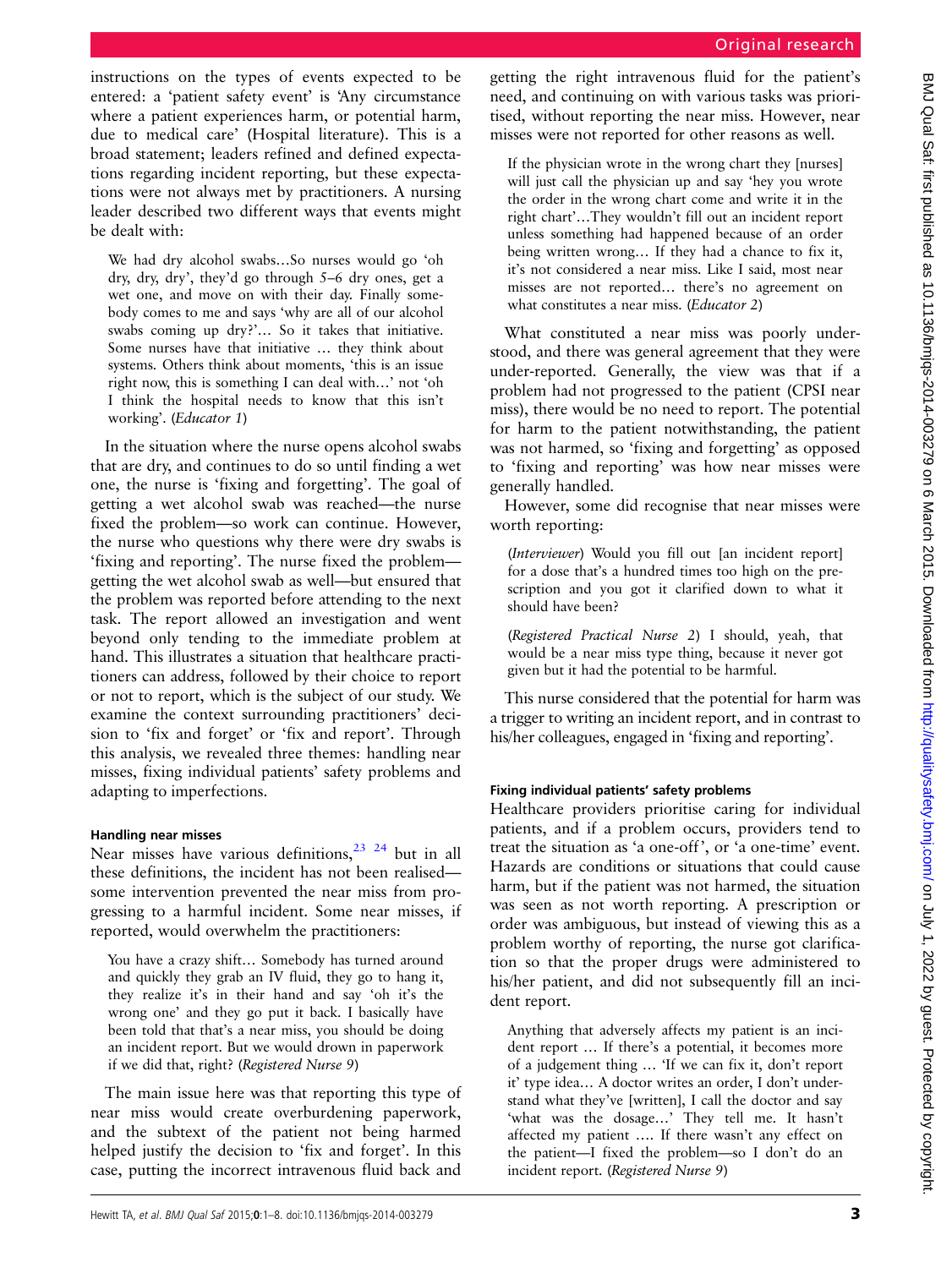# Original research

This quote demonstrates two concepts—severity determining reporting, as well as responsibility towards an assigned patient. This nurse was certain that an incident that affects the patient is worthy of reporting (a CPSI harmful incident), but if a situation is fixed, the severity would decrease, and there would be no need to report. Additionally, the quote illustrates the responsibility felt towards assigned patients ('my' patient) and the desire to fix problems for individuals under a provider's direct care. An incident report would have little effect on an individual patient, so 'fixing and forgetting' was seen as far more aligned with what the healthcare provider believed to be his or her role. In a different scenario, where a patient was affected (a CPSI no harm incident), an incident report was not thought to be important.

[The nurses] called me [and] we fixed the situation—we checked [the patient's] blood sugars and everything was fine … Because the mistake was recognized early and because the appropriate recourses were taken, it wasn't something that needed to be reported. (*Resident 2*)

In this case, short acting insulin had been injected instead of the intended long acting insulin, but the healthcare team realised it early enough to prevent any serious harm to the patient. The reactive response of the healthcare providers was considered appropriate, and 'everything was fine' for this patient; an incident report was seen not to be necessary. This is in contrast to one interviewee, who noted:

[We should report] having two patients side by side with the exact same last name—which I have seen multiple times—you're asking for error to happen. (Physician 2)

This physician talked of a hazard that can affect more patients than just an individual patient assigned to a practitioner as being worthy of reporting since the possibility of causing an incident is foreseeable. Reporting a hazard aligns with the hospital's expectation of reporting, 'A circumstance where a patient experiences potential harm due to medical care' (hospital literature). This is a case that is closer to 'fixing and reporting'. It should be noted, however, that most interviewees espoused the 'fix and forget' option and only a few spoke about reporting hazards.

#### Adapting to imperfections

Fixes, or adapting to unfixed problems, can become routinised normal work, and may not be noticed any longer. The extract below followed a discussion that only major events would be reported.

(Interviewer) So [a patient whose paperwork wasn't complete], staying for the extra 2 days of the weekend isn't major?

(Physician 3) Happens all the time. There's delays. My day is chock a block full of dealing with these sort of things as well as trying to take care of patients and do other duties… They're just things that occur day-to-day, that have always sort of occurred day-to-day in various different ways. That is part of the practice of medicine in a big large teaching hospital.

The sense of inevitability of 'these sorts of things' is evident in stating the daily occurrence of seemingly minor problems that this practitioner needed to deal with to attend to patients and other duties. Reporting these problems, although identified as potentially harmful to patients, was not undertaken—was not considered. Rather, practitioners adapted to these seemingly minor issues and considered these as routine occurrences.

(Resident 1) [Requisitions] get lost all the time and that's never reported.

(Interviewer) And it's not reported?

(Resident 1) Oh no. Everybody agrees that there's probably some black box …where all these radiology reqs that have been lost—that happens all the time… They say 'oh well we never got the fax'… And that never gets reported, and it delayed treatment or delayed assessment.

Here, although the potential for harm was acknowledged by the provider, the problem was not reported —rather the resident (and other practitioners) adapted to the frequent loss of requisitions and delayed assessments. Engaging in workarounds, such as hand delivering a requisition, became a routinised practice that escaped attention as a problem to be reported.

In short, 'fixing and forgetting' was the main choice that most practitioners made in situations where they faced problems that they themselves could resolve. These situations included (A) handling near misses, which were seen as unworthy of reporting since they did not result in actual harm to the patient, (B) prioritising solving individual patients' safety problems, which were viewed as unique or one-time events, and (C) encountering re-occurring safety problems, which were framed as inevitable, routine events.

#### **DISCUSSION**

This study looked at specific encounters with hazards and problems where a healthcare practitioner might either fix the problem and move on, or fix the problem and report it into the reporting system. We identified three themes: handling near misses, fixing individual patients' safety problems and adapting to imperfections. In these scenarios, the practitioners nearly always chose to fix and forget—or to engage in first order problem solving. It is worth reflecting here on Tucker and Edmondson's study, where they found that "on average, 33 min were lost per 8 h shift due to coping with system failures that could have been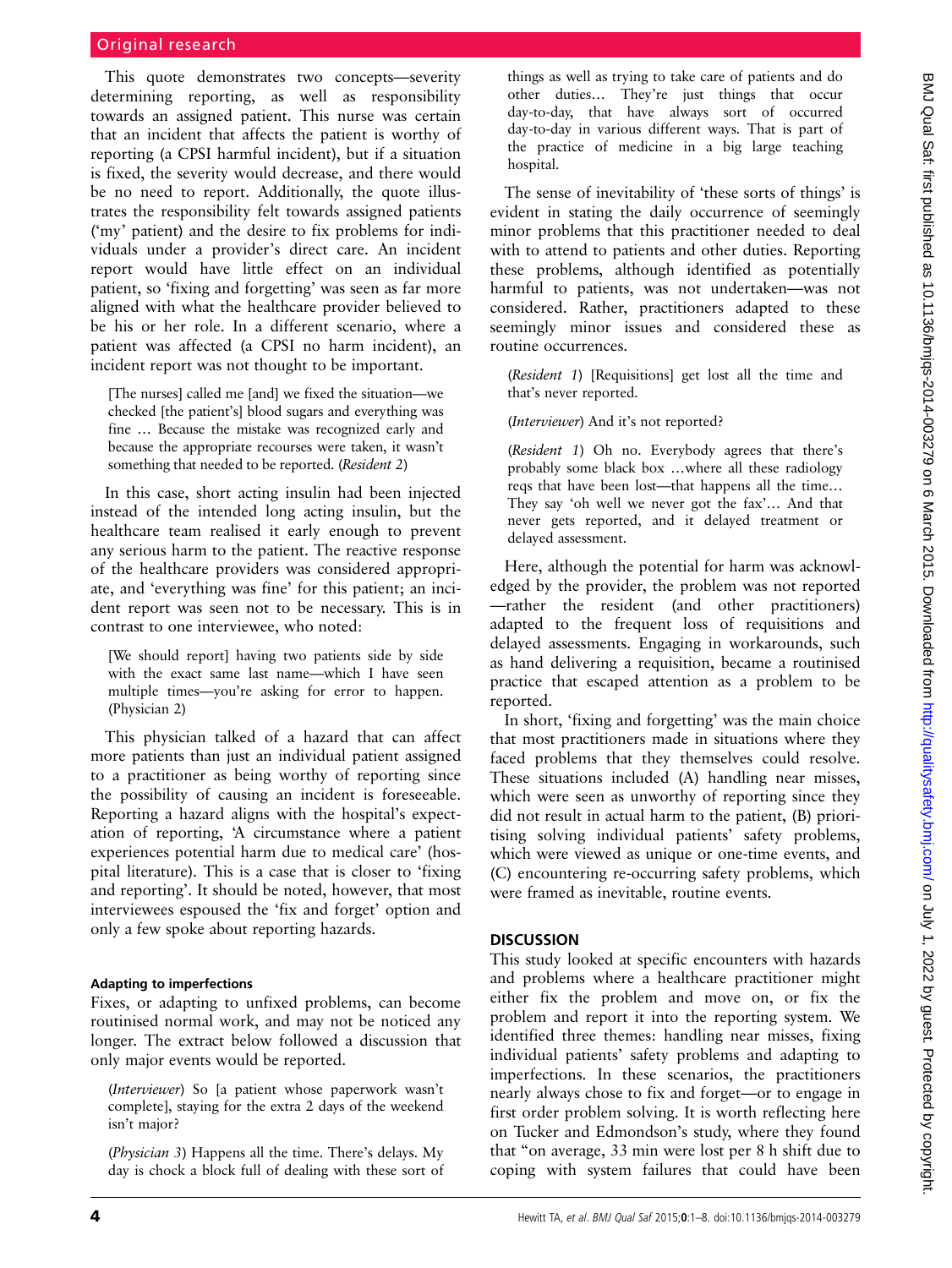addressed and removed" (ref. [27](#page-6-0), p.60). These different types of problems that practitioners fix and forget are lost to organisational learning, and may be costing them time as well in their workarounds. Choosing to be efficient in the moment may ironically cause the front-line providers to be far less efficient over time than intended.

One of the problems was near misses. Near misses in our study were poorly understood—a common occurrence in other healthcare contexts. Kessels-Habraken et  $al^{23}$  $al^{23}$  $al^{23}$  argued that healthcare has focused more on incidents that did reach the patient but did not cause harm (CPSI no harm incident—the insulin example in this study) than incidents that did not reach the patient (CPSI near miss—ambiguous prescription example in this study). Kessels-Habraken et al indicate that due to this focus, "valuable safety-related information about successful error recovery mechanisms remains unavailable or gets lost" (ref. [23,](#page-6-0) p.1302). Other healthcare studies have shown near misses not being tapped for their potential. Mattioli *et al*<sup>[31](#page-6-0)</sup> noted a preference for reporting incidents causing harm over near miss reporting in a paediatric surgical department. Jeffs *et al* $^{32}$  $^{32}$  $^{32}$  also found that near misses generate three typical responses: doing a quick fix and nothing else ('fixing and forgetting' in our study), which was the most frequent response, and two types of 'fixing and reporting', whereby the report falls into a black hole, or is used as a catalyst for organisational change. In transportation, accident investigation crews examine crash sites extensively to find out why the crash occurred and how to prevent it in the future. They thus generate lessons for the industry, but only after lives have been lost in the crash. Alternately, near misses are seen as 'free lessons' where learning can occur, but without any deaths.<sup>[33](#page-6-0)</sup> Burnett, Carthey and Vincent stated that high-risk industries have shifted from focusing attention on incidents and realisation of harm to hazards and conditions that create safety. $26$  In healthcare, Schildmeijer et al recommend that random chart reviews be undertaken to find no-harm incidents,  $34$ although this view is not unanimous.<sup>[35](#page-6-0)</sup> Franklin et al (ref. [19,](#page-6-0) p.770) state that "The challenge, across all areas of harm, is now to create and use data on… low-harm occurrences to test the resilience of safety practices and systems".

Fixing an individual patient's safety problem is common. As mentioned, healthcare providers often personalise the assignment of patients to them, and the care given (including fixing problems) to 'my' patient is then a source of professional pride and responsibility. Jeffs et al noted a physician stating "part of what we pride ourselves in is to be able to get ourselves out of tricky situations" (ref. [32,](#page-6-0) p.289). This professional pride in fixing problems is common to many front-line workers, including in rail $36$  and nursing.<sup>[28](#page-6-0)</sup> Practitioners view their ability to solve

problems '… as a strong sign of their expertise and competence' (ref. [37,](#page-6-0) p.101). Fixing problems that would otherwise harm that patient (to the exclusion of reporting the hazard) is common. However, as Jeffs et al (ref. [32](#page-6-0), p.289) point out "As a result of such unreported quick-fix scenarios, learning remained local and confined to the individual level. Notably, learning is limited to the individual who initiated the fix." Haradan adds (ref. [38,](#page-6-0) p.2) "We fix it for that particular person or family and the immediate surgical team involved learns, which is very important, but what about preventing such errors from happening to anyone else?". Tucker and Edmondson $27$  note that nurses are encouraged to use vigilance to solve problems to the detriment of organisational improvement. This aligns directly with first order problem solving (fixing and forgetting), to the exclusion of second order problem solving (fixing and reporting). $27-29$  $27-29$  In fixing and reporting, the lessons are disseminated beyond the local circumstance of the individual patient, and can benefit far more patients as a result.

It is worth noting that opting to report or not to report is not always a purposeful decision. For example, if fixing and forgetting becomes the norm, adapting to imperfections will follow, and the need to report hazards or problems will escape attention. Waring writes "the inevitability of error leads to more than acceptance [of errors], but also to their 'normalisation'. This is where some common mistakes are regarded as routine and normal within the context of medical work, and in consequence these events are not perceived as problematic or worth reporting" (ref. [6](#page-6-0), pp.1931–1932). Dekker explains Vaughan's influential term coined through her study of the Challenger launch decision: "The 'normalisation of deviance' describes a process whereby a group's construction of risk can persist even in the face of continued (and worsening) signals of potential danger… Small departures from an earlier established norm are often not worth remarking or reporting on" (ref. [39,](#page-7-0) p.538). Thinking of imperfections as routine occurrences could result in hazards or safety problems never being reported.

However, not all healthcare practitioners are blind to the imperfections. Tucker and Edmondson describe a desirable employee as a "disruptive questioner who will not leave well enough alone. The person is constantly questioning, rather than accepting and committed to, current practices" (ref. [27,](#page-6-0) p.68). The success of the Central Line Blood Stream Infection initiative in the  $USA^{40}$  $USA^{40}$  $USA^{40}$ —an excellent example of a patient safety intervention—began with a physician challenging the status quo, or the inevitability of error. Reporting problems can save front-line healthcare workers from encountering the same incident repeatedly, or engaging in workarounds that reinforce working with an imperfect system.<sup>[27](#page-6-0)</sup> Even in our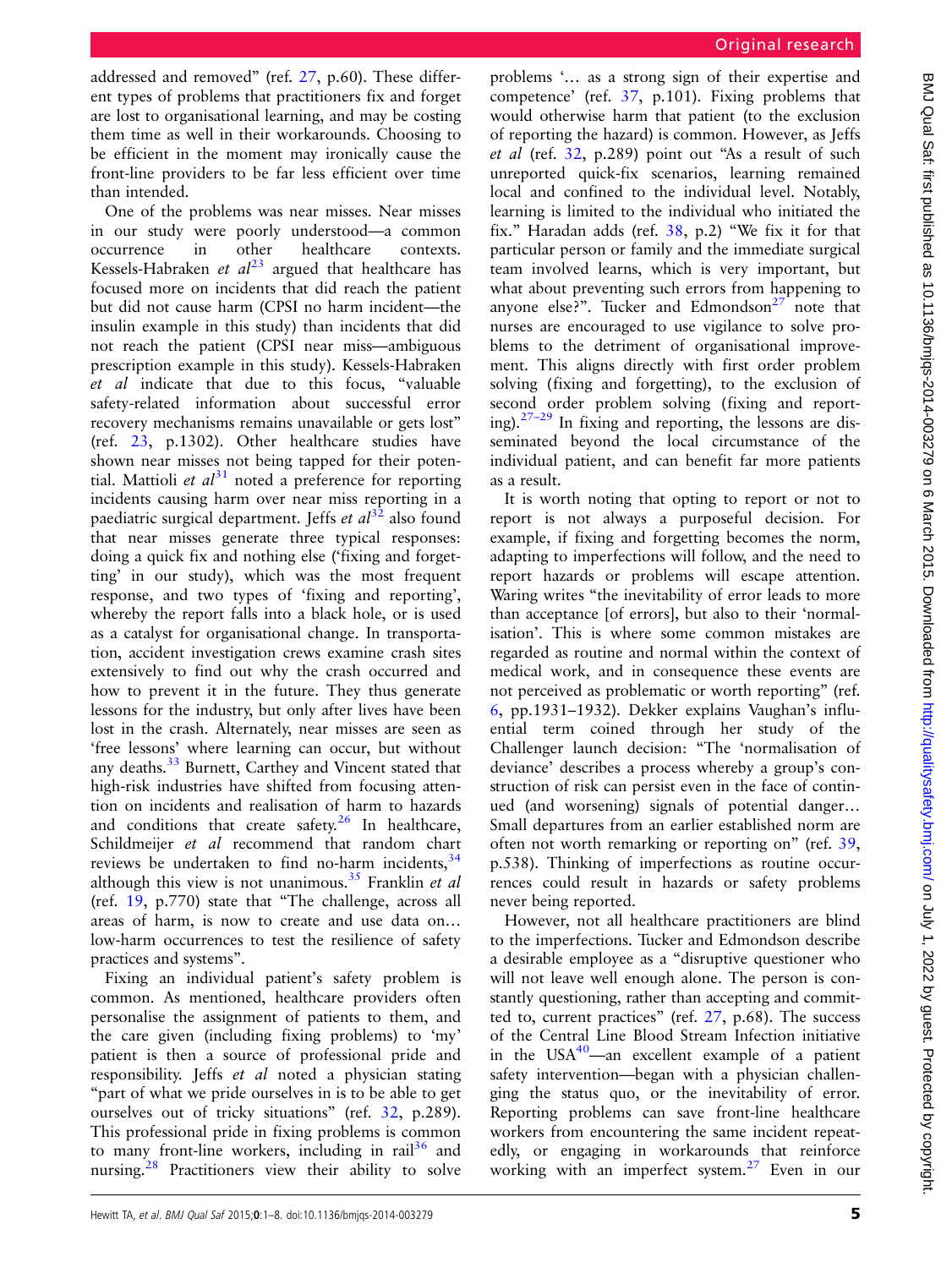<span id="page-5-0"></span>study, a nurse saw the potential for patient harm through an order clarification, and a physician found two patients with the same last name in close proximity troubling, and both deemed the situation worthy of fixing and reporting.

At this point, one might ask whether it is worth reporting all realised incidents and all potential incidents. Might this not result in costly and far too many reports, for the reporters, $41$  and those who analyse the reports? $20$ <sup>42</sup> And more importantly, would such reporting yield safety benefits? For example, it has been pointed out that most events that are entered into reporting systems, such as patient falls, 'provide little incremental value about the insight of safety systems… questioning the benefit of having the user report them in the first place' (ref. [20,](#page-6-0) p.155). In con-trast, other studies<sup>[43](#page-7-0)</sup> have looked at patient falls with an aim to get more of them reported. Importantly, most studies suggest that better criteria should be set to guide practitioners about what and how to report. Additionally, 'operational 'know how' and conceptual 'know why'' are important for front-line engagement in quality improvement projects (ref. [20,](#page-6-0) p.125). Certainly the most serious harm to patients is dealt with expediently using hospital processes of risk management and senior personnel, $42-44$  $42-44$  often followed by extensive investigations. Equally important, however, is giving consideration to reporting near misses and hazards, and using them as the focus of investigation and intervention. This would enable investigations to have a preventive (and not only a reactive) approach to patient safety.<sup>[44](#page-7-0)</sup>

# Limitations

This study has limitations. The focus on the fixable types of problems is to the exclusion of other types of reports that healthcare professionals write. Further, this study was undertaken in one hospital department, and may not be generalisable to other departments. However, the results concerning the under-reporting of near miss incidents have been found in other studies of hospital departments, notably paediatric surgery,<sup>[31](#page-6-0)</sup> paediatric ICU,<sup>[45](#page-7-0)</sup> radiation oncology,<sup>[46 47](#page-7-0)</sup> emergency $48$  and surgery.<sup>[49 50](#page-7-0)</sup> In addition, it should be noted that the strength of qualitative studies lies not in generalisability, but in the ability to provide an in-depth view of micro dynamics present in sites.<sup>[51](#page-7-0)</sup> In fact, findings from qualitative studies can be transferred to other contexts that are similar to the one studied.<sup>[30](#page-6-0)</sup> The quotes and interpretation should serve to illuminate the context sufficiently to allow the reader to assess if the findings of this study are transferable to other contexts.

# **CONCLUSION**

This study investigated a particular type of possible report—a problem that the practitioners themselves can typically resolve—and looked at their choice

between 'fixing and forgetting' and 'fixing and reporting'. In considering the themes of handling near misses, fixing individual patients' safety problems, and adapting to imperfections, we found that generally healthcare providers do not prioritise reporting if a situation is fixed. This suggests a number of practice recommendations. 'Fixing and forgetting' could engender normalisation as exceptions become the norm, but recognition of hazards and problems may help healthcare guard against normalising deviance, and may help improve patient safety by focusing on a more preventive approach. Communication and training on what should be reported, why and how should be considered more carefully. Further, recognising the 'disruptive questioner'<sup>[27](#page-6-0)</sup> as a desirable employee would be one step towards encouraging this new approach. Finding individuals who 'fix and report', enabling them to share their reporting approach with their colleagues, and recognising their efforts would underlie informal training that could result in more healthcare workers fixing and reporting hazards and problems, and help organisational learning that improves patient safety.

Twitter Follow Tanya Hewitt at [@HewittTanya](http://twitter.com/HewittTanya)

Acknowledgements The authors thank Dr Alan Forster, Principal Investigator of the research programme, who enabled this study, and Saskia Vanderloo and Chantal Backman who provided project management for the study. The authors thank the participants of this study for generously giving their time and sharing their frank opinions. The authors also thank several individuals at the hospital who helped facilitate this study. The associate editor and anonymous reviewer comments received were very helpful in improving the manuscript.

Collaborators Alan Forster; Saskia Vanderloo; Chantal Backman.

Contributors TAH: contributed to the conceptualisation of the study and the development of the study design, collected data, carried out data analysis and drafted the manuscript. SC: contributed to the development of the study design, collected data, reviewed the data analysis and the drafted manuscript. Both authors worked on and approved the final manuscript.

Funding Ontario Research Fund (#RE-05-070); University of Ottawa (Excellence Scholarship); Technical Standards and Safety Authority (Safety Education Graduate Research Scholarship).

Competing interests None.

Ethics approval Ottawa Health Science Network Research Ethics Board; University of Ottawa Office of Research Ethics and Integrity.

Provenance and peer review Not commissioned; externally peer reviewed.

Open Access This is an Open Access article distributed in accordance with the terms of the Creative Commons Attribution (CC BY 4.0) license, which permits others to distribute, remix, adapt and build upon this work, for commercial use, provided the original work is properly cited. See:<http://creativecommons.org/licenses/by/4.0/>

# **REFERENCES**

1 Donaldson L, World Health Organisation. WHO draft guidelines for adverse event reporting and learning systems from information to action. production. Geneva, Switzerland: WHO Document Production Services, 2005. [http://www.who.](http://www.who.int/patientsafety/events/05/Reporting_Guidelines.pdf?ua=1)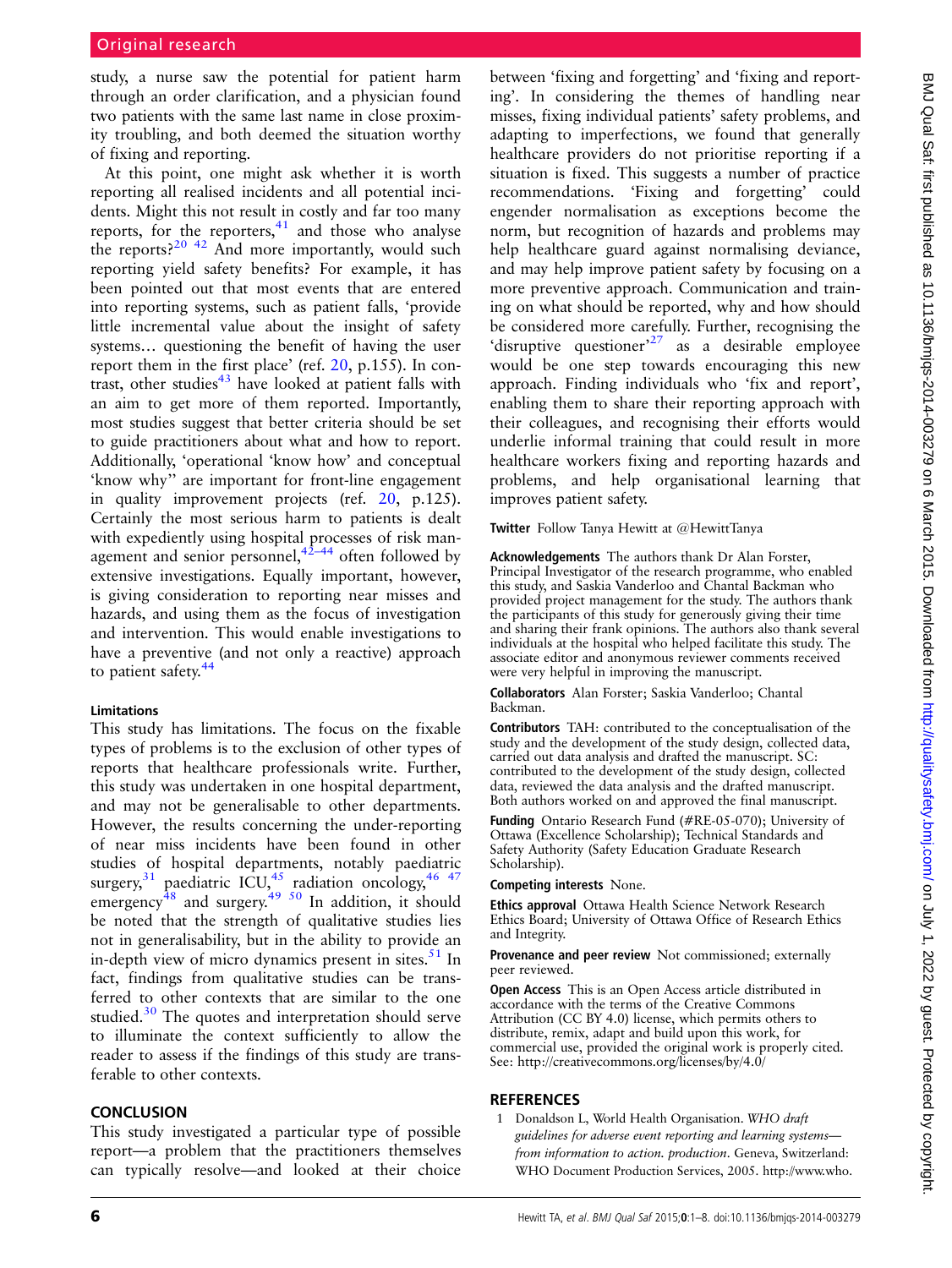<span id="page-6-0"></span>[int/patientsafety/events/05/Reporting\\_Guidelines.pdf?ua=1](http://www.who.int/patientsafety/events/05/Reporting_Guidelines.pdf?ua=1) (accessed 1 Dec 2014).

- 2 Accreditation Canada. Required organizational practices handbook 2014. Ottawa, Ontario: Accreditation Canada, 2014. [http://www.accreditation.ca/sites/default/files/](http://www.accreditation.ca/sites/default/files/rop-handbook-2014-en.pdf) [rop-handbook-2014-en.pdf](http://www.accreditation.ca/sites/default/files/rop-handbook-2014-en.pdf) (accessed 27 Jan 2015).
- 3 The Joint Commission. 2015 Comprehensive Accreditation Manual for Hospitals: The Patient Safety Systems Chapter. 2015. [http://www.jointcommission.org/assets/1/6/PSC\\_for\\_Web.](http://www.jointcommission.org/assets/1/6/PSC_for_Web.pdf) [pdf](http://www.jointcommission.org/assets/1/6/PSC_for_Web.pdf) (accessed 27 Jan 2015).
- 4 National Patient Safety Agency. Seven steps to patient safety: the full reference guide. London, England, 2004. [http://www.](http://www.nrls.npsa.nhs.uk/resources/collections/seven-steps-to-patient-safety/?entryid45=59787) [nrls.npsa.nhs.uk/resources/collections/](http://www.nrls.npsa.nhs.uk/resources/collections/seven-steps-to-patient-safety/?entryid45=59787) [seven-steps-to-patient-safety/?entryid45=59787](http://www.nrls.npsa.nhs.uk/resources/collections/seven-steps-to-patient-safety/?entryid45=59787) (accessed 27 Jan 2015).
- 5 Iedema R. New approaches to researching patient safety. [Soc](http://dx.doi.org/10.1016/j.socscimed.2009.09.050) [Sci Med](http://dx.doi.org/10.1016/j.socscimed.2009.09.050) 2009;69:1701–4.
- 6 Waring J. Beyond blame: cultural barriers to medical incident reporting. [Soc Sci Med](http://dx.doi.org/10.1016/j.socscimed.2004.08.055) 2005;60:1927–35.
- 7 Brubacher JR, Hunte GS, Hamilton L, et al. Barriers to and incentives for safety event reporting in emergency departments. [Healthc Q](http://dx.doi.org/10.12927/hcq.2011.22491) 2011;14:57-65.
- 8 Kreckler S, Catchpole K, McCulloch P, et al. Factors influencing incident reporting in surgical care. [Qual Saf Health](http://dx.doi.org/10.1136/qshc.2008.026534) [Care](http://dx.doi.org/10.1136/qshc.2008.026534) 2009;18:116–20.
- 9 Blais R, Bruno D, Bartlett G, et al. Can we use incident reports to detect hospital adverse events? J Patient Saf 2008;4:9–12.
- 10 Farley DO, Haviland A, Haas A, et al. How event reporting by US hospitals has changed from 2005 to 2009. [BMJ Qual Saf](http://dx.doi.org/10.1136/bmjqs-2011-000114) 2012;21:70–7.
- 11 Linthorst GE, Kallimanis-King BL, Douwes Dekker I, et al. What contributes to internists' willingness to disclose medical errors? Neth J Med 2012;70:242–8.
- 12 Shojania KG. The frustrating case of incident-reporting systems. [Qual Saf Health Care](http://dx.doi.org/10.1136/qshc.2008.029496) 2008;17:400-2.
- 13 Noble D, Pronovost PJ. Underreporting of patient safety incidents reduces health care's ability to quantify and accurately measure harm reduction. *[J Patient Saf](http://dx.doi.org/10.1097/PTS.0b013e3181fd1697)* 2010;6:247–50.
- 14 Levinson DR. Hospital incident reporting systems do not capture most patient harm. Washington DC: Office of the Inspector General, 2012. [https://oig.hhs.gov/oei/reports/](https://oig.hhs.gov/oei/reports/oei-06-09-00091.asp) [oei-06-09-00091.asp](https://oig.hhs.gov/oei/reports/oei-06-09-00091.asp) (accessed 1 Dec 2014).
- 15 Swartz T. Do you know your hospital? Event reporting helps quality improvement and patient safety efforts. Patient Saf Monit J 2011;12:7–10.
- 16 Osmon S, Harris CB, Dunagan WC, et al. Reporting of medical errors: an intensive care unit experience. [Crit Care](http://dx.doi.org/10.1097/01.CCM.0000114822.36890.7C) [Med](http://dx.doi.org/10.1097/01.CCM.0000114822.36890.7C) 2004;32:727–33.
- 17 Anderson JE, Kodate N, Walters R, et al. Can incident reporting improve safety? Healthcare practitioners' views of the effectiveness of incident reporting. [Int J Qual Heal care](http://dx.doi.org/10.1093/intqhc/mzs081) 2013;25:141–50.
- 18 Pham JC, Gianci S, Battles J, et al. Establishing a global learning community for incident-reporting systems. Qual Saf Heal Care 2010;19:446–51.
- 19 Franklin BD, Panesar SS, Vincent C, et al. Identifying systems failures in the pathway to a catastrophic event: an analysis of national incident report data relating to vinca alkaloids. [BMJ](http://dx.doi.org/10.1136/bmjqs-2013-002572) [Qual Saf](http://dx.doi.org/10.1136/bmjqs-2013-002572) 2014;23:765–72.
- 20 Pham JC, Girard T, Pronovost PJ. What to do with healthcare incident reporting systems. J Public Health Res 2013;2:154–9.
- 21 Tighe CM, Woloshynowych M, Brown R, et al. Incident reporting in one UK accident and emergency department. [Accid Emerg Nurs](http://dx.doi.org/10.1016/j.aaen.2005.10.001) 2006;14:27–37.
- 22 Haller G, Courvoisier DS, Anderson H, et al. Clinical factors associated with the non-utilization of an anaesthesia incident reporting system. [Br J Anaesth](http://dx.doi.org/10.1093/bja/aer148) 2011;107:171-9.
- 23 Kessels-Habraken M, Van der Schaaf T, De Jonge J, et al. Defining near misses: towards a sharpened definition based on empirical data about error handling processes. [Soc Sci Med](http://dx.doi.org/10.1016/j.socscimed.2010.01.006) 2010;70:1301–8.
- 24 Incident Analysis Collaborating Parties. Canadian incident analysis framework. Edmonton, AB: Canadian Patient Safety Institute, 2012. [http://www.patientsafetyinstitute.ca/English/](http://www.patientsafetyinstitute.ca/English/toolsResources/IncidentAnalysis/Pages/default.aspx) [toolsResources/IncidentAnalysis/Pages/default.aspx](http://www.patientsafetyinstitute.ca/English/toolsResources/IncidentAnalysis/Pages/default.aspx) (accessed 27 Jan 2015).
- 25 Tingle J. The WHO patient safety curriculum guide. [Br J Nurs](http://dx.doi.org/10.12968/bjon.2011.20.22.1456) 2011;20:1456–7.
- 26 Burnett S, Carthey J, Vincent C. The measurement and monitoring of safety. London, UK: Health Foundation, 2013. [http://www.health.org.uk/publications/the-measurement-and](http://www.health.org.uk/publications/the-measurement-and-monitoring-of-safety/)[monitoring-of-safety/](http://www.health.org.uk/publications/the-measurement-and-monitoring-of-safety/) (accessed 1 Dec 2014).
- 27 Tucker AL, Edmondson AC. Why hospitals don't learn from failures: organizational and psychological dynamics that inhibit system change. [Calif Manage Rev](http://dx.doi.org/10.2307/41166165) 2003;45:55-72.
- 28 Tucker AL, Edmondson AC, Spear S. When problem solving prevents organizational learning. [J Organ Chang Manag](http://dx.doi.org/10.1108/09534810210423008) 2002;15:122–37.
- 29 Tucker AL, Edmondson AC. Managing routine exceptions: a model of nurse problem solving behavior. [Adv Health Care](http://dx.doi.org/10.1016/S1474-8231(02)03007-0) [Manag](http://dx.doi.org/10.1016/S1474-8231(02)03007-0) 2003;3:87–113.
- 30 Miles MB, Huberman AM, Saldana J. Qualitative data analysis —a methods sourcebook. 3rd edn. Thousand Oaks, California: Sage Publications, 2014.
- 31 Mattioli G, Guida E, Montobbio G, et al. Near-miss events are really missed! Reflections on incident reporting in a department of pediatric surgery. [Pediatr Surg Int](http://dx.doi.org/10.1007/s00383-011-3047-5) 2012;28:405–10.
- 32 Jeffs L, Berta W, Lingard L, et al. Learning from near misses: from quick fixes to closing off the Swiss-cheese holes. [BMJ](http://dx.doi.org/10.1136/bmjqs-2011-000256) [Qual Saf](http://dx.doi.org/10.1136/bmjqs-2011-000256) 2012;21:287–94.
- 33 Fox K. How has the implementation of Safety Management Systems (SMS) in the transportation industry impacted on risk management and decision making? Sweden: Lund University, 2009. [http://www4.lu.se/upload/PDF/LUSA/Mastersthesis/](http://www4.lu.se/upload/PDF/LUSA/Mastersthesis/2009-Thesis-KathleenFox.pdf) [2009-Thesis-KathleenFox.pdf](http://www4.lu.se/upload/PDF/LUSA/Mastersthesis/2009-Thesis-KathleenFox.pdf) (accessed 10 Dec 2014).
- 34 Schildmeijer K, Unbeck M, Muren O, et al. Retrospective record review in proactive patient safety work—identification of no-harm incidents. [BMC Health Serv Res](http://dx.doi.org/10.1186/1472-6963-13-282) 2013;13:282.
- 35 Wears RL, Cook RI. The illusion of explanation. Ann Emerg Med 2004;11:1064.
- 36 Sanne JM. Incident reporting or storytelling? Competing schemes in a safety-critical and hazardous work setting. [Saf Sci](http://dx.doi.org/10.1016/j.ssci.2007.06.024) 2008;46:1205–22.
- 37 Dekker SWA. Drift into failure—from hunting broken components to understanding complex systems. Burlington, VT: Ashgate, 2011.
- 38 Haradan C. Improving Health and Health Care Worldwide Safety First Blog Patient Safety: Moving from Defect Reduction to Proactive. Institute for Healthcare Improvement Safety First Blog. 2014. [http://www.ihi.org/communities/blogs/\\_layouts/ihi/](http://www.ihi.org/communities/blogs/_layouts/ihi/community/blog/itemview.aspx?List=0f316db6-7f8a-430f-a63a-ed7602d1366a&ID=24) [community/blog/itemview.aspx?](http://www.ihi.org/communities/blogs/_layouts/ihi/community/blog/itemview.aspx?List=0f316db6-7f8a-430f-a63a-ed7602d1366a&ID=24) [List=0f316db6-7f8a-430f-a63a-ed7602d1366a&ID=24](http://www.ihi.org/communities/blogs/_layouts/ihi/community/blog/itemview.aspx?List=0f316db6-7f8a-430f-a63a-ed7602d1366a&ID=24)

(accessed 1 Dec 2014).